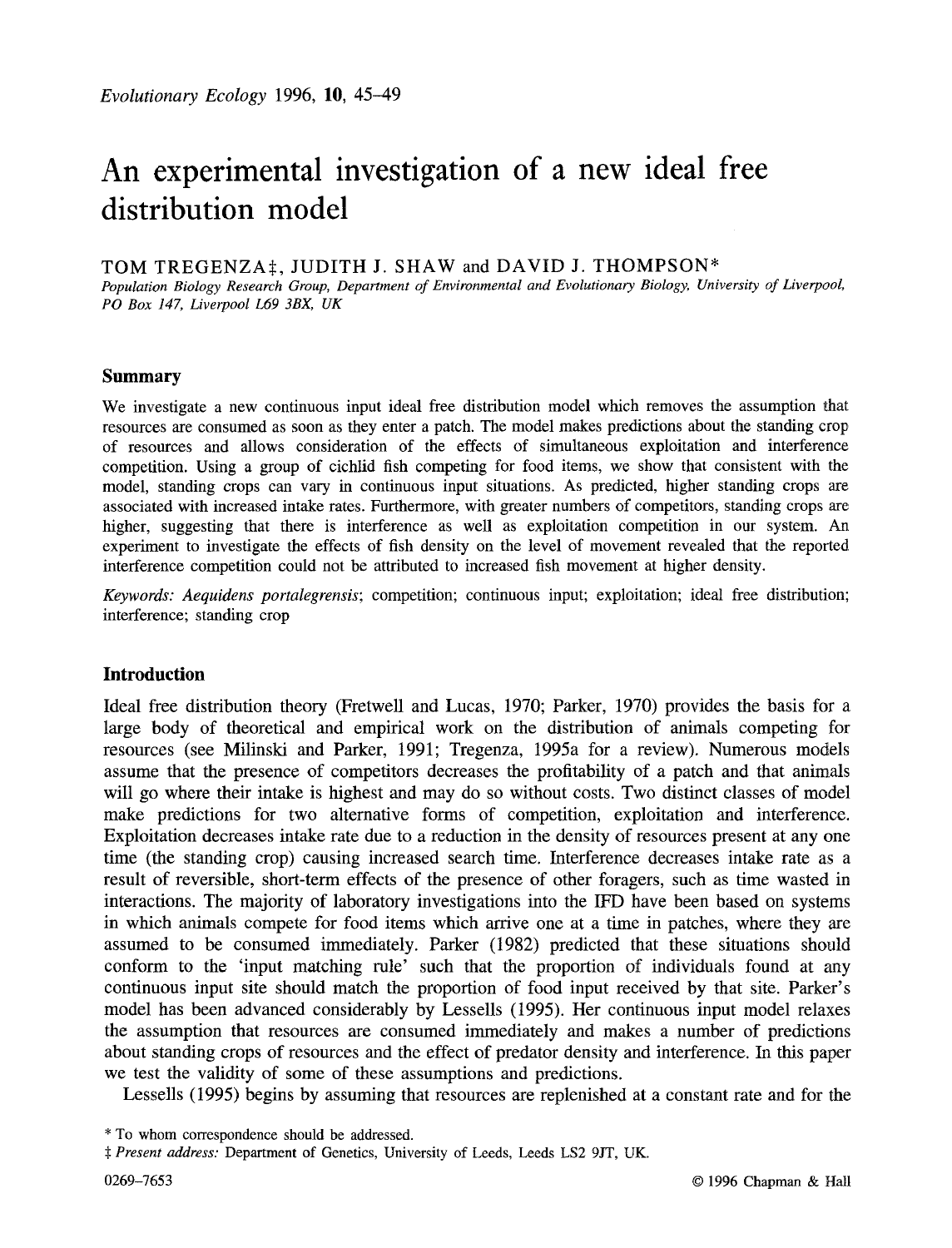part of the model we wish to consider, only leave the patch when consumed. Animals are assumed to be of identical competitive ability. The individual consumption rate is a function of the standing crop of resources which is dictated by the input rate and exploitation. Variation in standing crops does not require that several resource items are present simultaneously; if a single item remains in the patch for a longer period, the standing crop is greater. At equilibrium, the per capita intake rate in all patches must be equal, so that in the absence of interference, the standing crop in all patches must also be equal. If interference occurs in addition to exploitation competition, consumers on patches with higher input rates and, hence, greater competitor density will waste more time in interactions with each other. Therefore higher input rate patches will have to have correspondingly higher standing crops in order to provide the same intake as lower input patches. This leads to standing crops increasing with competitor density across patches.

Since much past work on testing continuous input IFD models has been done using fish (e.g. Milinski, 1979, 1984; Godin and Keenleyside, 1984; Sutherland *et al.* 1988; Croy and Hughes, 1991, van Duren and Glass, 1992), we also used this system. We chose to use a cichlid fish, *Aequidens portalegrensis, the* brown acara, since cichlids are non-territorial when young and compete strongly for food. Lessells' (1995) model predicts the equilibrium distribution of competitors and standing crops when there is a choice of patches. However, we are able to test the key element of her theory, the mechanism by which stability occurs, using a system containing a single patch, since it can be considered to represent one patch in an equilibrium system. This is justified since numerous experiments using fish have shown that they are able to distribute themselves such that intake rates are equal across continuous input patches (see Milinski and Parker (1991) for a review). Furthermore, experiments on the species used here, in which a group of fish forage on two patches, one of which receives twice the input rate of the other, show that the mean intake per fish across patches is equal (Tregenza, 1995b).

During experiments, the fish were housed in a glass tank 60 cm long, 30 cm wide and 45 cm high, which was maintained at a temperature of 25°C by an internal heater/thermostat. Water was pumped out of the tank by an internal power filter and returned through a funnel at one end, which was used as the food delivery system. Items of food dropped into the funnel were carried in the water flow into the tank. The fish were monitored using a Hi8 video camera mounted in front of the tank which was lit from above. The fish were fed items of *'Aquarian'* flake food (PO Box 67, Elland, W. Yorks) of a single type, standardized for size (diameter 8 mm  $\pm$  1.5 mm) by sieving. Flake food was used since it is only slightly negatively buoyant and because its large surface area: eg volume ratio meant that each item was easy to identify on the video recording.

Seven densities (numbers of fish) were used: one, two, three, four, six, eight and ten. Before each experiment the fish to be used were selected at random from a group of 15 fish. Using the same fish more than once is less than ideal, since it could be construed as pseudo-replication. However, numerous past studies have used the same fish repeatedly (e.g. Godin and Keenleyside, 1984; Sutherland *et aL,* 1988; Croy and Hughes, 1991; van Duren and Glass, 1992) and as in these studies, we are assuming that the behaviour of a particular group of fish is not atypical. At each density the fish were fed for 2 min by dropping single items of food into the funnel, to which they responded immediately. Using multiple playback of the video recording, slow motion and 0.04 s frame by frame advance it was possible to measure how far each item of food dropped before it was eaten. We established that the standing crop was at equilibrium since linear regressions of drop distance against time yielded no significant patterns under any regime (maximum  $F = 2.55$ ,  $p = 0.113$ ). Plots of residuals did not indicate any curvilinear relationships. To determine whether fish moved more at higher density (which might result from interference), a grid of 5 cm squares was drawn onto the front of the tank. Movement was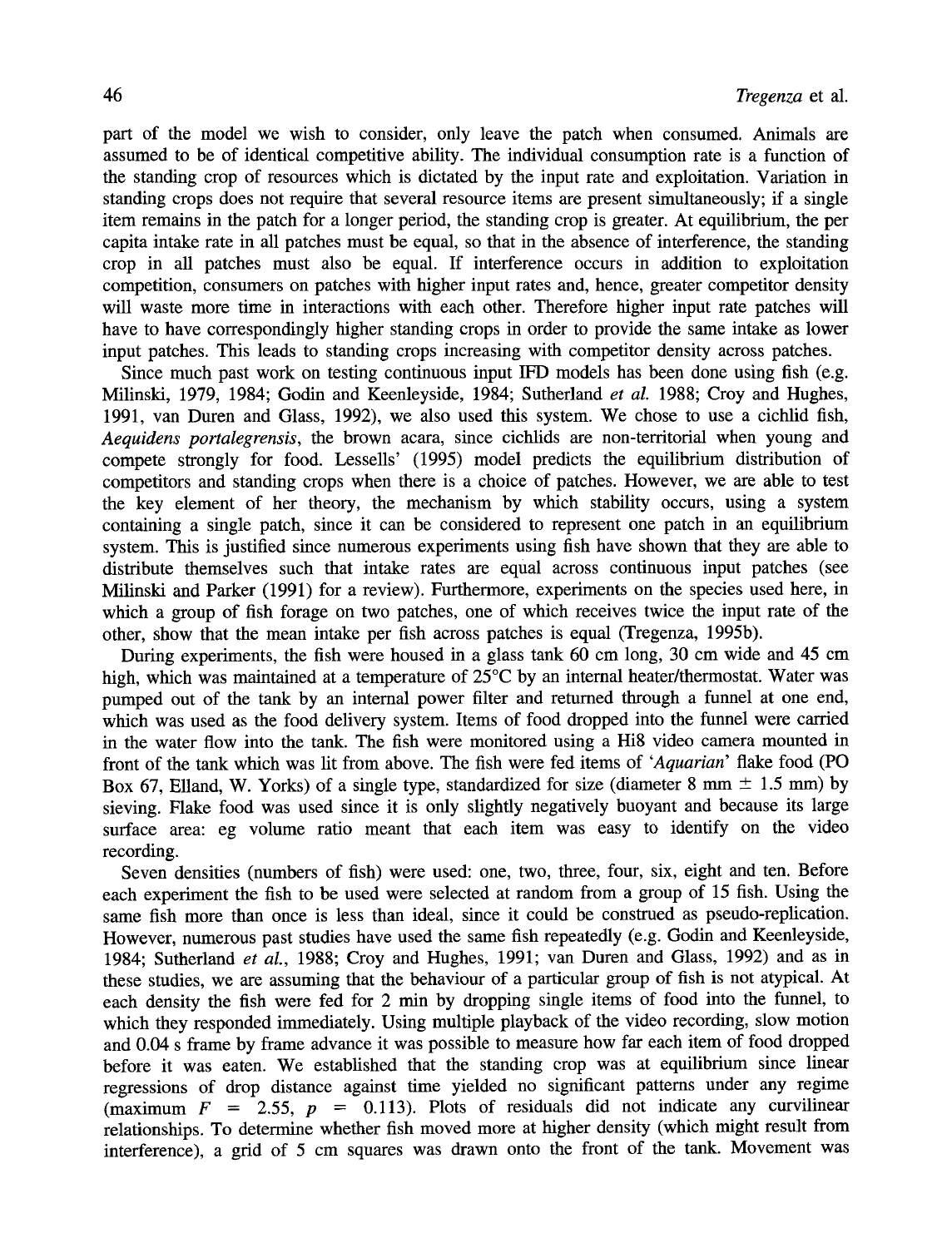# *Investigating a new IFD model*

| Standing cropb |
|----------------|
| 0.041          |
| 0.102          |
| 0.094          |
| 0.108          |
| 0.091          |
| 0.165          |
| 0.171          |
|                |

Table 1. The effect of density on standing crops

<sup>a</sup>A single measure of standing crop was randomly chosen from each replicate. bMean number of items in water at a time.

assessed by counting through how many squares each fish moved during the 2 min period. Since the fish were over 5 cm long, the focal fish's right eye was used to determine which square it was in, (when facing the wrong way, it was possible to estimate the fight eye's position using the left eye). At the higher densities, five randomly chosen fish were observed. Where the density was less than five, all fish were assessed. To examine the effect of competitor density on resource standing crops, the frequency of input was calculated for each density so that a constant ratio of food items per fish per minute was maintained across the densities (see Table 1 for details). Because all food items are consumed, there is a constant intake rate at all densities, as would be expected in an equilibrium system. To test the assumption that greater standing crops will lead to higher intakes, an identical set of experiments was performed using a constant input of one item every 5 s across all densities.

We established that it is possible to have differences in standing crops between patches, since there was significant variation in how far each item of food dropped through the tank before being consumed (drop distance) with density of fish (see Table 1) (one-way ANOVA  $F = 9.12$ ,  $df = 6,69$ ,  $p = < 0.0001$ ). To avoid pseudo-replication, all analyses are performed using one instantaneous measure of standing crop selected at random from each experimental run. Drop distances were converted into standing crops using the mean of 50 5 cm drops, (again chosen at random, from ten separate runs of 20 items each) which were timed using the 0.04 s code recorded on the video tape (mean =  $0.164$  s cm<sup>-1</sup> SE = 0.0082). In addition to consumption by the fish, standing crops can also vary if the input rate varies. However, the input rate is imposed by the experimenter, rather than being a dynamic feature of the system.

The second assumption we wished to test was that intake will increase with standing crop. By having the same food input rate to different densities of fish in the second set of experiments, we were able to manipulate the standing crop, so that it was higher at lower fish densities. Our results support the assumption, since (again using one instantaneous measure of standing crop from each experiment) higher standing crops were associated with higher intake (correlation of standing crop with intake  $r = 0.43$ ,  $n = 70$ ,  $p = 0.0002$ ). Although this is intuitively obvious, since the intake rate is increasing with the input rate per fish, the relationship between the standing crop and the intake rate remained to be confirmed experimentally in a continuous input situation.

The confirmation that intake increases with standing crop allowed us to test the most interesting prediction of the model, that at higher density, standing crops should also be higher if there is interference. This prediction was also supported by our results (see Table 1). A regression of standing crop against density shows that as density increases, standing crops also increase  $(r^2)$  $= 0.21$ ,  $\overline{F} = 18.02$ ,  $p = \langle 0.0001, n = 70 \rangle$ . The equilibrium standing crop is higher at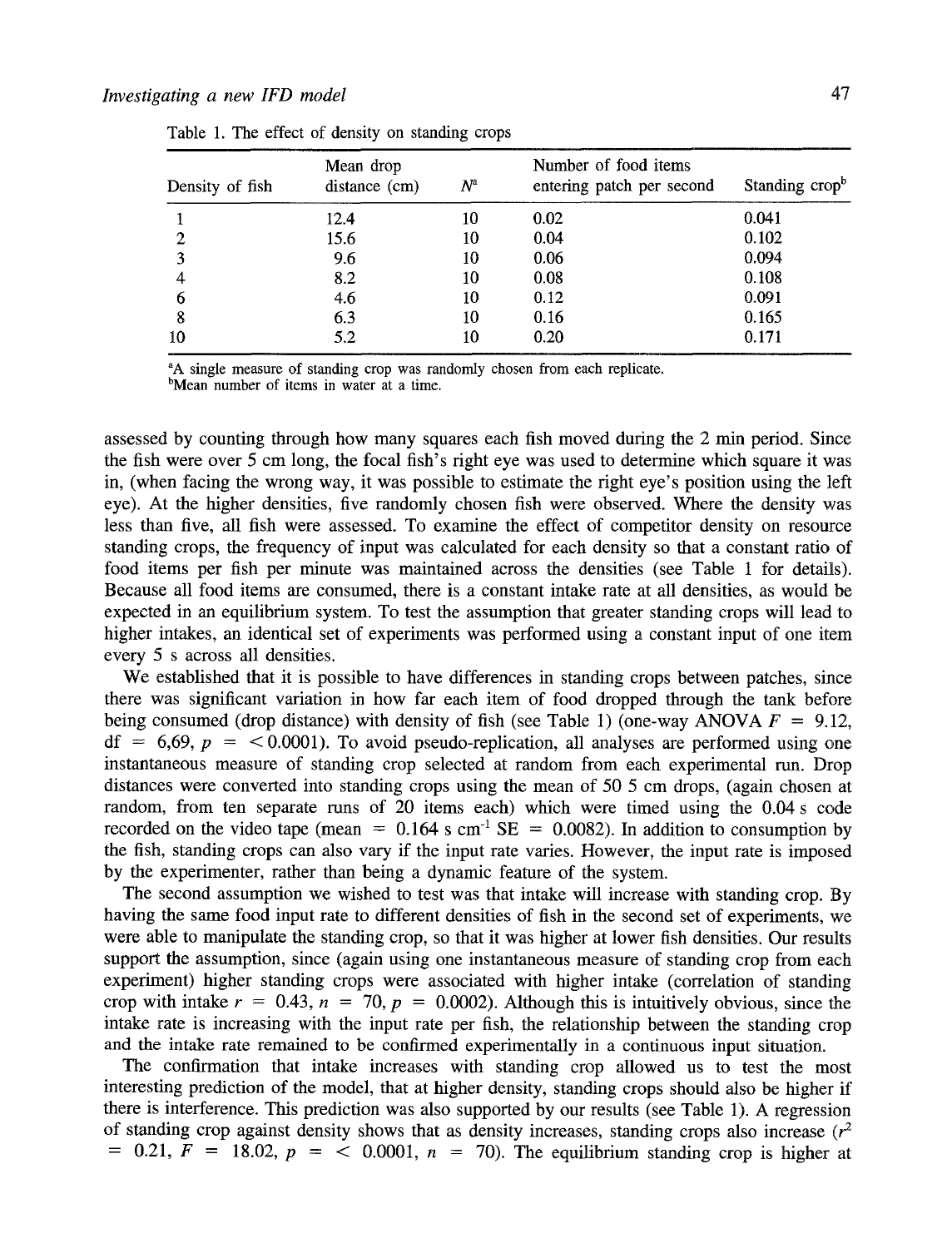

Figure 1. Variation in mean level of fish movement with density (bars are standard errors). Movement was measured as the number of squares the fish moved through over the period of observation. There is no detectable effect of density on the level of movement (one-way ANOVA on randomly selected fish from each experiment,  $F = 0.79$ , df = 6,69,  $p = 0.58$ ).

higher density since more frequent food input is not balanced by more rapid consumption. It is worth considering that this effect might be an artefact of other aspects of the fish behaviour. For instance, if standing crop were to remain constant as the density increased, the fish would have to react faster to each item of food entering the tank. However, the fact that the mean distance continues to decline after several density increases, together with our observations of the fish, lead us to doubt that the change in standing crop results from the fish being unable to react faster.

In an attempt to investigate the source of interference, we measured the level of movement at each density. If greater numbers of competitors were leading to a requirement for fish to move around more, then this in itself would constitute an extra cost associated with higher density patches. However, our results suggest that the level of movement is relatively unaffected by changes in the density. It can be seen in Fig. 1 that an increase in density did not lead to higher levels of movement when the resource input rate per fish was kept constant. This suggests that interference is due to some other factor or combination of factors. Likely contenders are fish getting in each other's way, obstructing vision and access to food or a requirement for faster lunges at food items which are more likely to be unsuccessful.

This study lends empirical support to Lessells' (1995) challenge to the long-standing assumption that continuous input models require that resource items are consumed immediately upon arrival at a patch. We have shown that it is possible to measure standing crops of resources and that using this method, both interference and exploitation competition can be detected in continuous input situations.

#### **Acknowledgements**

The video equipment, tanks and heaters were purchased with a grant from the Association for the Study of Animal Behaviour to G.A. Parker and D.J. Thompson. We thank Geoff Parker and Kate Lessells for numerous helpful comments on the manuscript, Ian Harvey for help with data analysis and David Sands and the Aquarian advisory service for providing fish food and power filters. T. Tregenza and LJ. Shaw were funded by NERC Studentships GT4/91/TLS/30 and GT4/ 92/204/L, respectively.